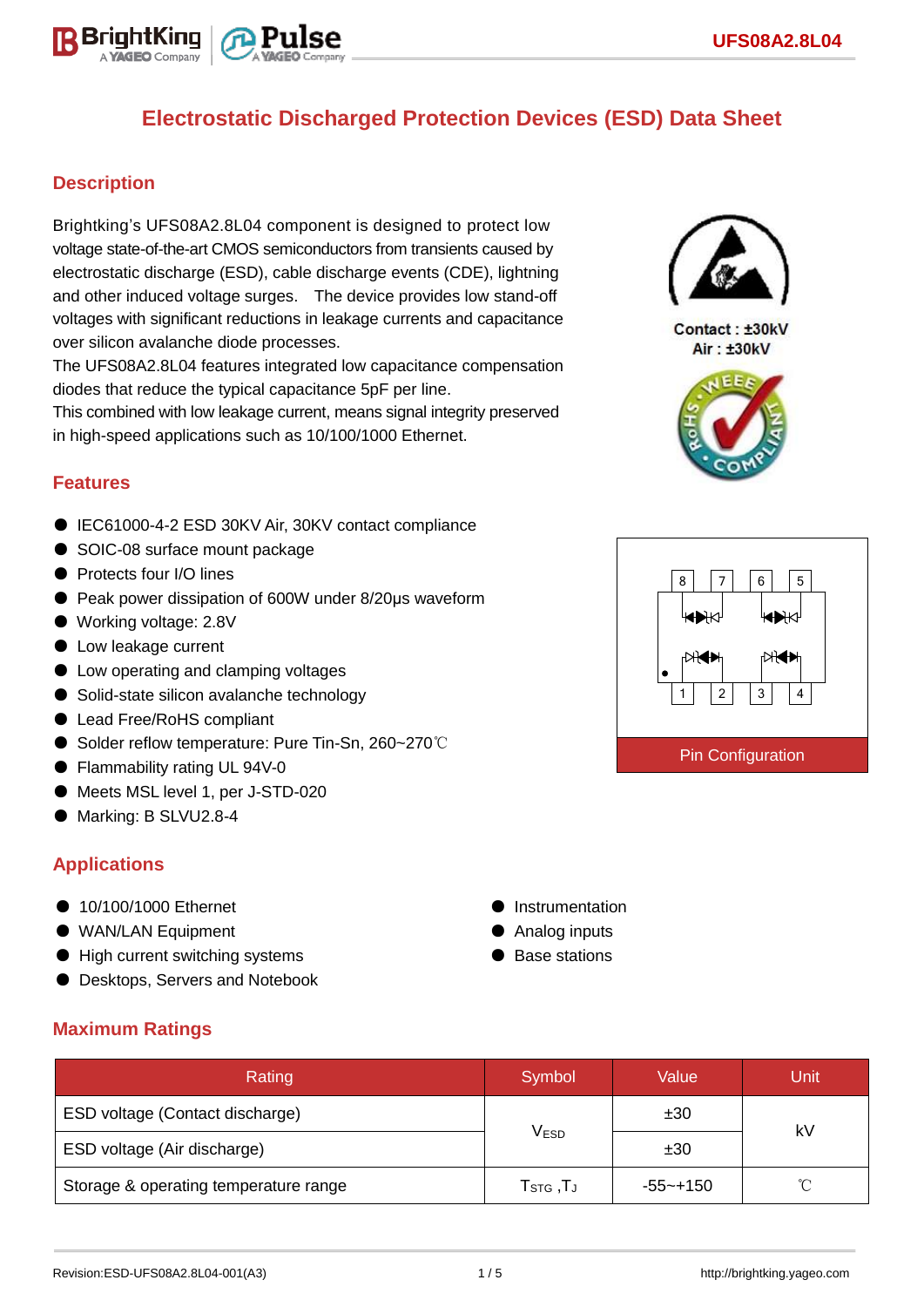

# **Electrical Characteristics (TJ=25**℃**)**

| Parameter                      | Symbol                    | Condition                                                                                           | Min. | <b>Typ</b> | Max. | <b>Unit</b> |
|--------------------------------|---------------------------|-----------------------------------------------------------------------------------------------------|------|------------|------|-------------|
| Reverse stand-off voltage      | <b>V</b> <sub>RWM</sub>   |                                                                                                     |      |            | 2.8  | V           |
| Reverse breakdown voltage      | $V_{BR}$                  | $I_{BR}$ =1mA                                                                                       | 3    |            |      | $\vee$      |
| Reverse leakage current        | $\mathsf{I}_{\mathsf{R}}$ | $V_R = 2.8V$<br>Each I/O pin                                                                        |      |            | 5    | μA          |
| Clamping voltage (tp=8/20µs)   | $V_{\rm C}$               | $I_{PP}=5A$                                                                                         |      | 8.5        |      | V           |
| Peak pulse current (tp=8/20µs) | <b>IPP</b>                |                                                                                                     |      |            | 24   | A           |
| Off state junction capacitance | $C_J$                     | $0Vdc, f=1MHz$<br>Between I/O pins<br>and GND                                                       |      |            | 3    | рF          |
|                                |                           | $0Vdc$ , f=1 $MHz$<br>Line to Line, two I/O<br>pins<br>connected together<br>on each<br>line (Note) |      |            | 6    | pF          |

Note: Ratings with two pins connected together per the recommended configuration (ie pin 1 connected to pin 8, pin 2 connected to pin 7, pin 3 connected to pin 6, pin 4 connected to pin 5).

# **Applications Information**

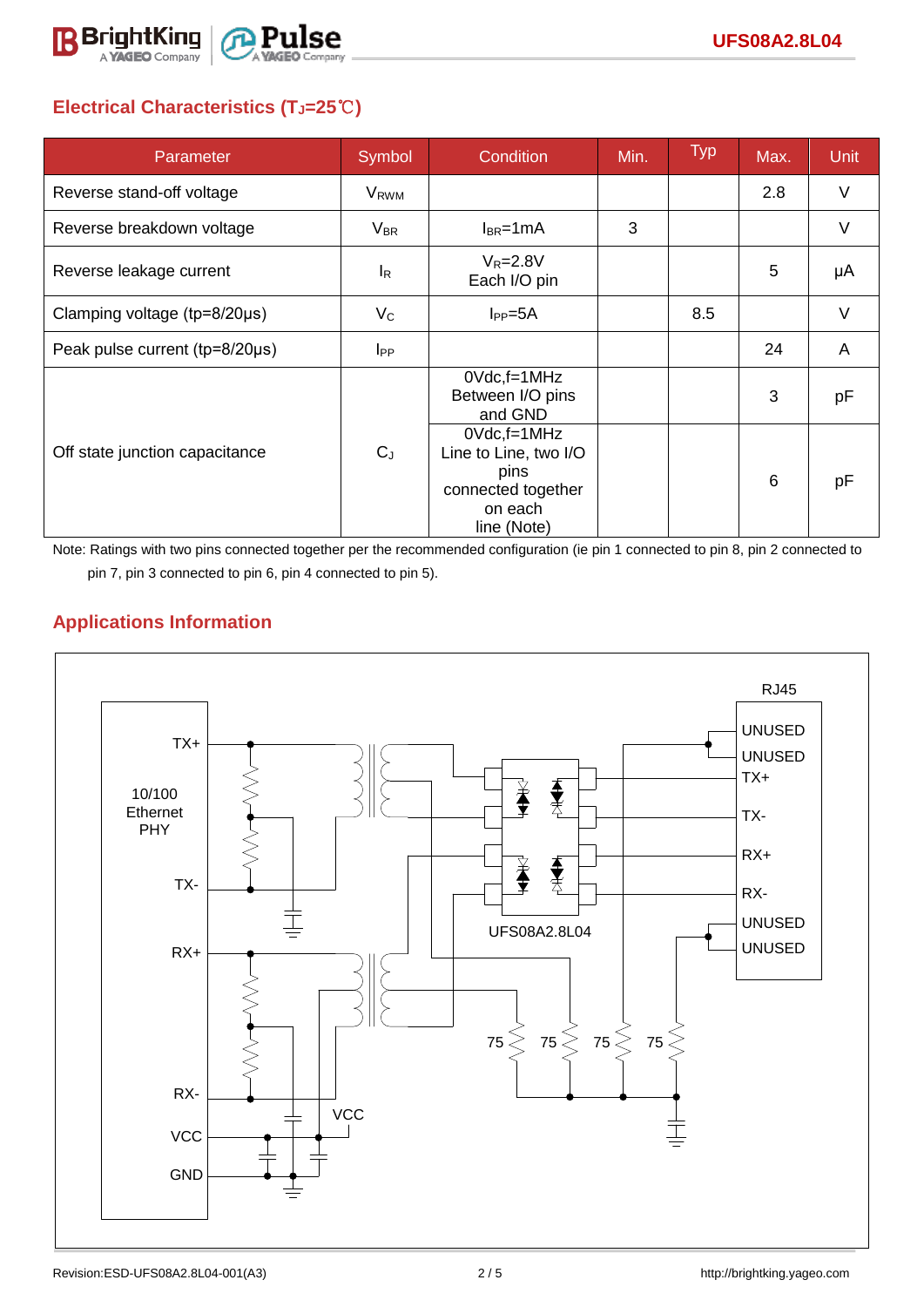

### Figure 1. Power Derating Curve Figure 2. Pulse Waveforms



### Figure 3. Non-Repetitive Peak Pulse vs. Pulse Time Figure 4. Capacitance vs. Reverse Voltage



Figure 5. Clamping Voltage vs. Peak Pulse Current





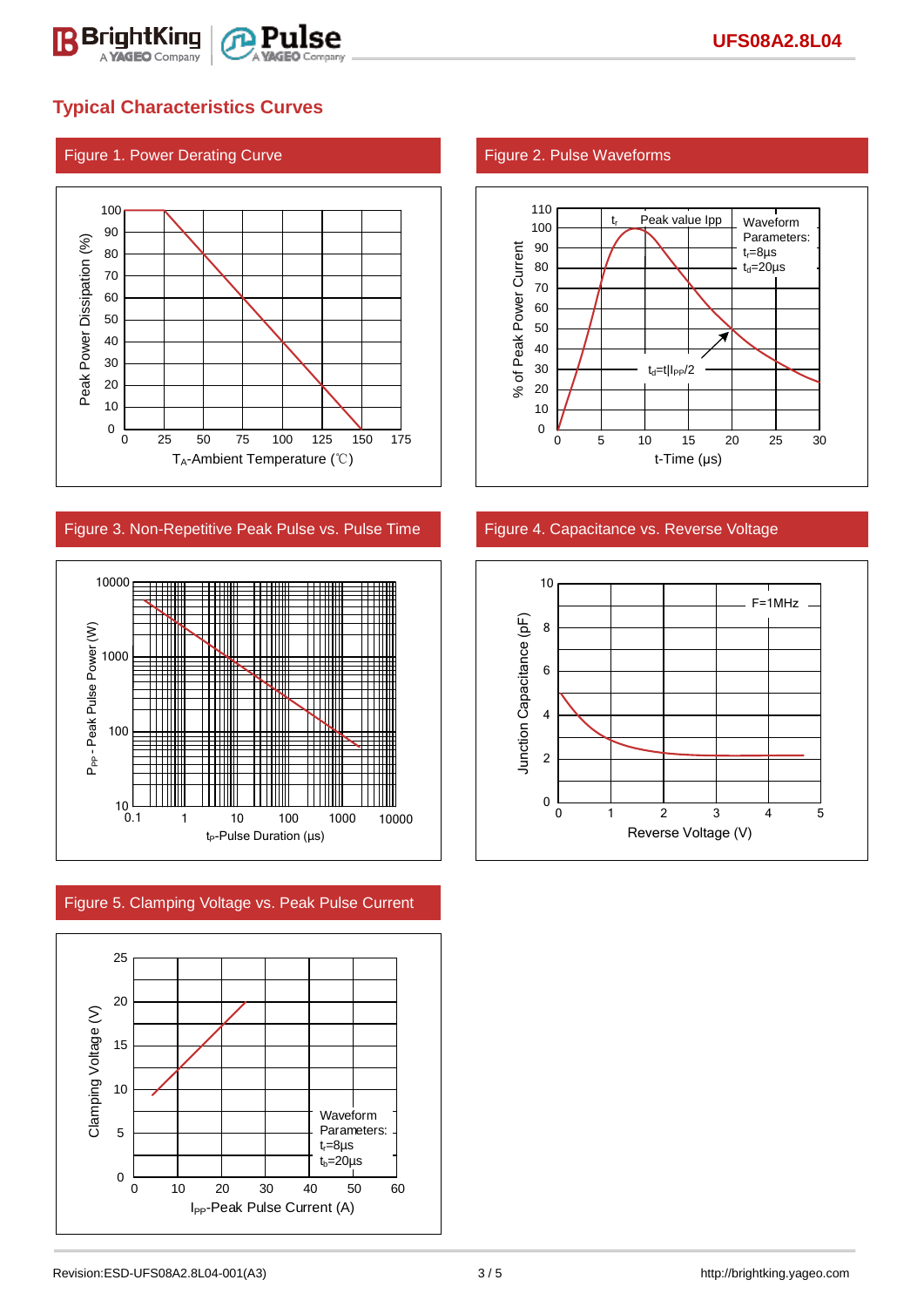

## **Recommended Soldering Conditions**